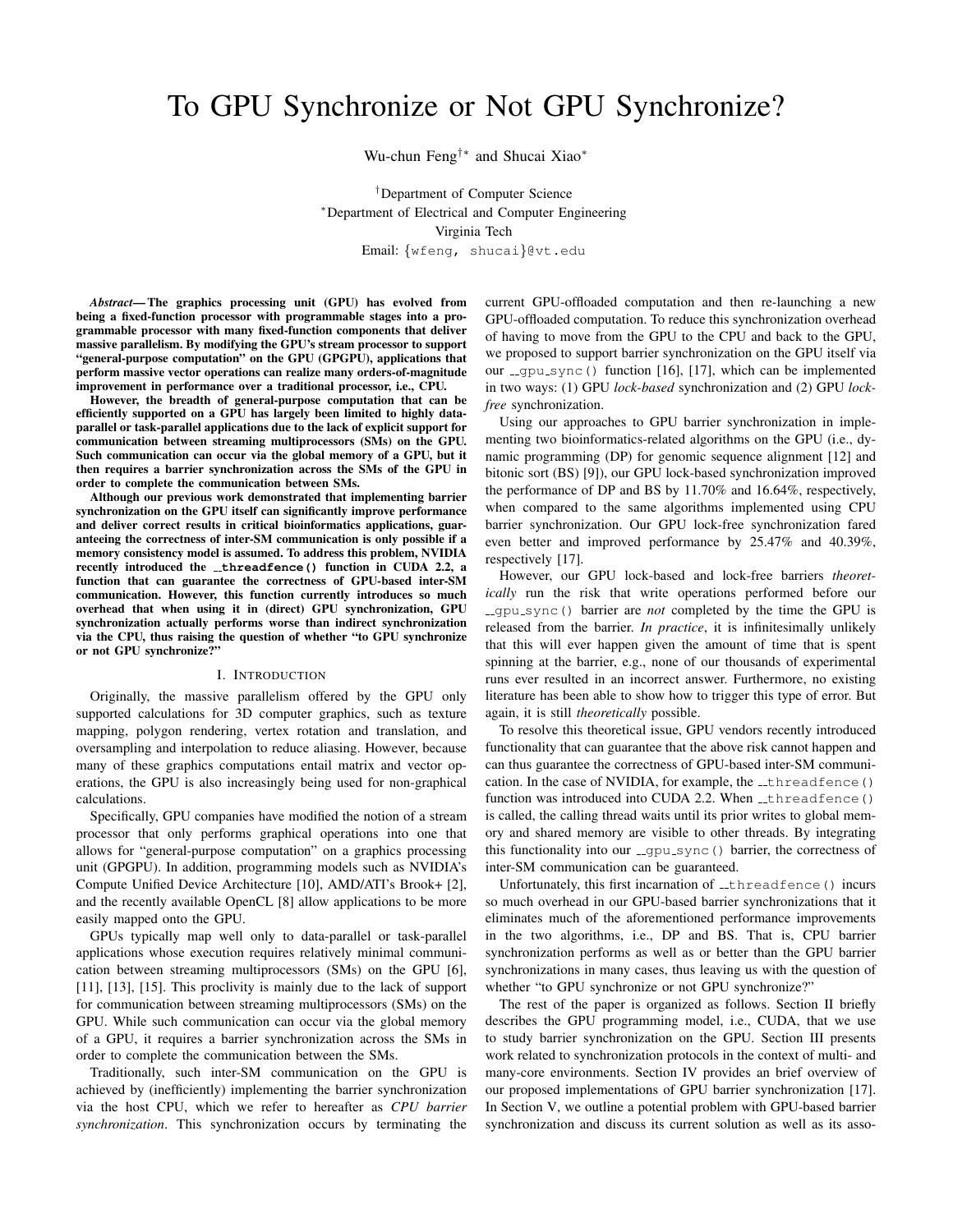ciated costs. Section VI then analyzes these costs in synchronization overhead via a micro-kernel benchmark. Finally, Section VII presents our conclusions.

## II. CUDA PROGRAMMING MODEL

CUDA, short for Compute Unified Device Architecture, provides a parallel computing architecture that is programmable via industrystandard programming langauges like C. Provided by NVIDIA, CUDA enables users to write multi-threaded programs to run on CUDA-enabled graphics processing units (GPUs). When a program is mapped to the GPU, only the computation-intensive and/or dataparallel parts are parallelized to take advantage of the massive parallelism available in a  $GPU<sup>1</sup>$ . These computation-intensive and/or data-parallel parts are implemented as *kernels* and compiled to the device instruction set. In a kernel, threads are grouped as a grid of thread blocks, and each thread block contains a number of threads. *Multiple blocks can be executed on the same SM, but one block cannot be executed across different SMs.*

CUDA provides a data communication mechanism for threads *within* a single block via the barrier function \_syncthreads(), i.e., intra-SM communication. However, there is no explicit software or hardware support for data communication of threads *across* different blocks, i.e. *inter-SM communication*. Currently, such communication occurs via the global memory of the GPU, and the needed barriers are implemented via the CPU by terminating the current kernel's execution and re-launching a new kernel.

### III. RELATED WORK

Due to the volume of research conducted on synchronization protocols, we necessarily limit our focus to such protocols in the context of multi- and many-core processor environments.

In a multi-core environment, many types of synchronization approaches [1], [3], [5] have been proposed. However, none of them can be directly used on GPUs. This is because multiple GPU thread blocks can be scheduled to execute on a single streaming multiprocessor (SM) simultaneously, and CUDA blocks do not yield their execution. This means that once a thread block is spawned by the CUDA thread scheduler, other blocks cannot start their execution until execution of the spawned block is completed. Thus, deadlocks could occur, and they cannot be resolved in the same way as in a multi-core environment, where a process can yield its execution to other processes. One way to address this problem is to assign only one block per SM, which can be implemented by allocating all the shared memory of an SM for a single thread block [17].

With respect to a GPU many-core environment, CUDA provides a synchronization function  $\text{Lsynchreads}$  () to synchronize the execution of different threads *within* a block. However, when a barrier synchronization is needed *across* different blocks, programmers traditionally use a kernel launch as a way to *implicitly* barrier synchronize [4], [7].

Besides kernel launches, Stuart et al. [14] propose a protocol for data communication across multiple GPUs, i.e., inter-GPU communication. Though this approach can be used for inter-SM communication, its performance will be quite poor because, in this approach, data needs to be transferred to the host memory first and then copied back to the device memory, which is unnecessary for data communication across different SMs on a single GPU card.

#### IV. GPU-BASED BARRIER SYNCHRONIZATION

In [16], [17], we propose two methodologies for GPU-based barrier synchronization: (1) GPU *lock-based* synchronization and (2) GPU *lock-free* synchronization. For the former, a mutually exclusive (mutex) variable controls the execution of different blocks on SMs. Once a block finishes its computation on an SM, it atomically increments the mutex variable. Only after all thread blocks finish their computation will the mutex variable be equal to the target value and the barrier complete. In contrast, GPU lock-free synchronization uses one distinct variable to control *each* block, thus eliminating the need for different blocks to contend for the single mutex variable. By eliminating the single mutex variable, the need for atomic addition is removed.

## *Application Performance Improvement with GPU Synchronization*

To evaluate the performance of our GPU synchronization approaches, we implemented them in two bioinformatics-related algorithms — dynamic programming (DP) for genomic sequence alignment (specifically the Smith-Waterman algorithm [12]) and bitonic sort (BS) [9] — and ran them on a GeForce GTX 280 video card. The GTX 280 consists of 30 SMs, where each SM contains 8 processing cores running at 1.3 GHz, for a total of 240 processing cores. The onchip memory of each SM comprises 16K registers and 16KB shared memory, which can only be accessed by threads on the SM. Outside the SMs on the rest of the GPU card, there is 1GB GDDR3 global memory with a bandwidth of 141.7 GB/second. Atop this GPU, we use the NVIDIA CUDA 2.2 SDK toolkit. The host system for the GPU contains a 2.2-GHz Intel Core 2 Duo CPU with 2MB L2 cache and  $2\times2GB$  DDR2 SDRAM. The operating system on the host machine is 64-bit Ubuntu GNU/Linux 8.10.

Figure 1 shows the kernel execution time with different synchronization approaches and the time variation versus the number of blocks in the kernel, averaged over three runs. As shown in Figure 1, the kernel execution time improves by 25.47% and 40.39% for the dynamic programming of Smith-Waterman and bitonic sort, respectively, when GPU lock-free synchronization across 30 blocks is used instead of CPU barrier synchronization. When comparing the two GPU synchronization methods to each other, the performance of the GPU lock-free synchronization is consistently better than that of the GPU lock-based synchronization. The more blocks that are configured in the kernel, the larger the performance difference is. This behavior is due to the atomic addition in the GPU lock-based synchronization, which can only be executed serially. Thus, the more blocks that are in the kernel, the more time that is needed to execute the barrier synchronization function. In contrast, all operations in the GPU lock-free synchronization can be executed in parallel, and the time needed for the barrier synchronization is independent of the number of blocks.

## V. COST OF GUARANTEEING GPU SYNCHRONIZATION **CORRECTNESS**

Theoretically, our GPU lock-based and lock-free barriers run the infinitesimal risk (at least on the GeForce GTX 280) that write operations performed before our \_\_gpu\_sync() barrier are *not* completed by the time the GPU is released from the barrier. Why? The CUDA SDK function  $\text{Lsynchreads}$  () that is used in the barrier synchronization function can only guarantee writes to shared memory and global memory visible to threads of the *same* block, it cannot do so for threads across *different* blocks.

To address this problem, NVIDIA introduced \_threadfence() in CUDA 2.2. When  $\text{\textendash}$  threadfence() is called, the calling thread

 $1$ On the NVIDIA GTX 280, up to 1024 threads can be active per streaming multiprocessor (SM). With 30 SMs on the GTX 280, this means that 30,720 threads can be simultaneously active on a GPU.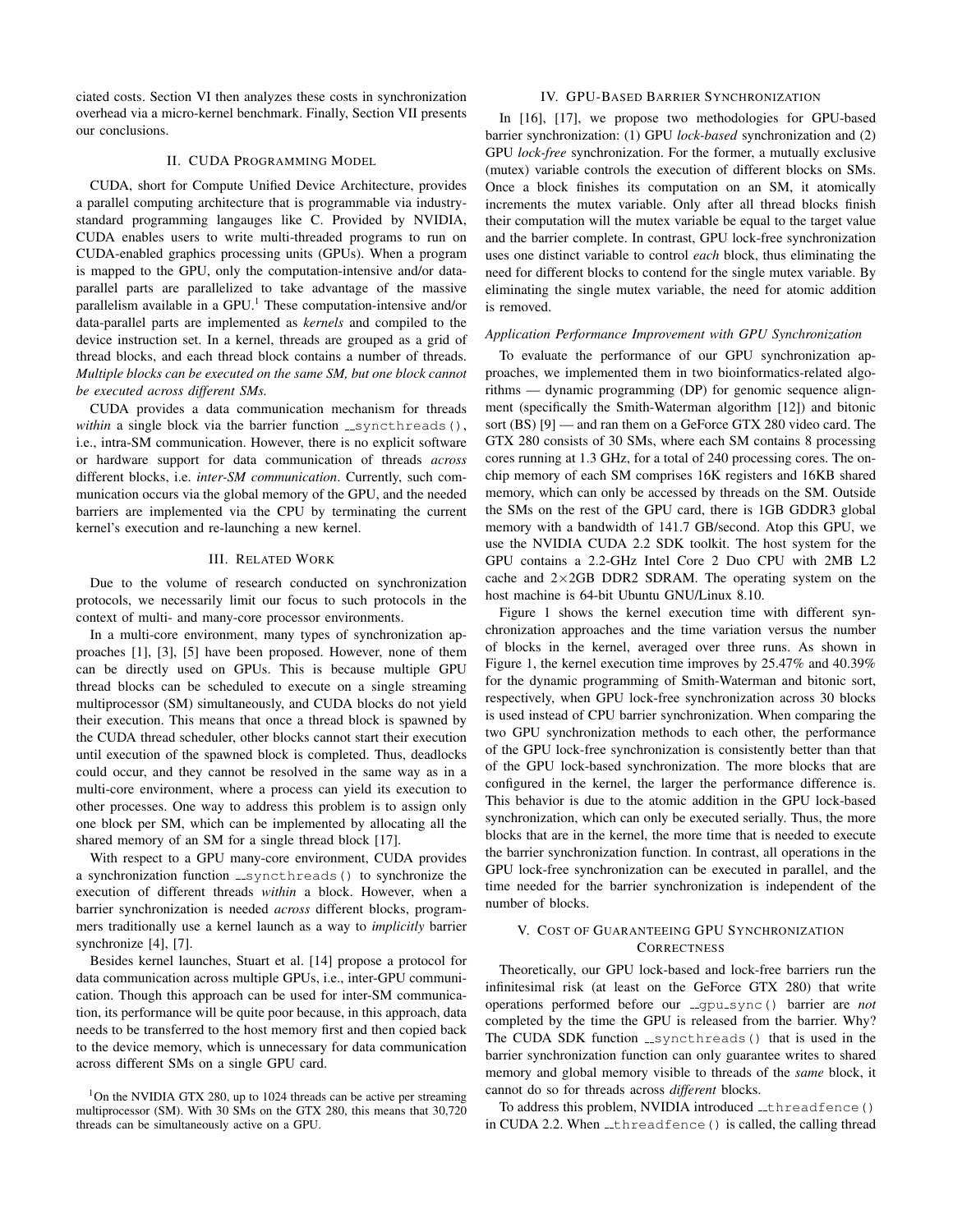

Fig. 1. Kernel Execution Time versus Number of Blocks in the Kernel

waits until its prior writes to global memory and shared memory are visible to other threads. By integrating this functionality into our \_gpu\_sync() barrier, the correctness of inter-SM communication can be guaranteed.

However, the overhead incurred by calling \_threadfence() in our \_\_qpu\_sync() barrier significantly impacts the performance of the barrier. Figure 2 shows the performance of the same two algorithms in Section IV with \_threadfence() called in \_gpu\_sync(). Clearly, the kernel execution time with GPU synchronization increases substantially. Compared to the dynamic programming (DP) implementations with CPU implicit synchronization, the GPU lock-based and lock-free implementations only perform better when the number of blocks in the kernel is less than 17 and 19, respectively. For bitonic sort (BS), the number of blocks needs to be less than 13 in both cases. Furthermore, with \_threadfence() added into our GPU-based barrier \_\_gpu\_sync(), the kernel execution time for GPU synchronization increases further if there are more blocks configured in the kernel. This is because the execution time of \_threadfence() increases if threads in more blocks call it. With 30 blocks configured in the kernel, compared to the CPU synchronization, the kernel execution times increase by 23.14% and 100.70% for DP and BS, respectively.

# VI. FINE-GRAINED ANALYSIS OF GPU BARRIER **SYNCHRONIZATION**

In this section, we analyze the barrier synchronization overhead by partitioning it into the time consumed for each operation within the synchronization. As an example, we analyze GPU lock-based synchronization, which contains a superset of all the operations that are used in the GPU lock-free synchronization. With respect to the barrier implementation in [17], there are four types of operations in the GPU lock-based synchronization, and its synchronization overhead can be expressed as





Fig. 2. Kernel Execution Time versus Number of Blocks in the Kernel with threadfence()

where  $t_a$  is the overhead of atomic add,  $t_c$  is the mutex variable checking time,  $t_s$  is the time consumed by  $\text{Lsynchreads}($ ), and  $t_f$  is the  $\bot$ threadfence() execution time. Unfortunately, the execution times for these component operations cannot be measured directly on the GPU. Thus, we use an indirect approach to infer the times. Specifically, we measure the kernel execution time across different scenarios, and then calculate the execution time of each of the above operations. Based on the kernel execution time model in [17], a kernel's execution time can be expressed as

$$
T = t_O + t_{Com} + t_S \tag{2}
$$

where  $t<sub>O</sub>$  is the kernel launch time,  $t<sub>Com</sub>$  is the computation time, and  $t<sub>S</sub>$  is the synchronization time. By combining Equations (1) and (2), the kernel execution time can be represented as

$$
T = t_O + t_{Com} + t_a + t_c + t_s + t_f \tag{3}
$$

From Equation (3), we can calculate the overhead of a particular operation, e.g., \_threadfence() by measuring the kernel execution time both with and without  $\bot$ threadfence() and taking the time difference as the overhead of  ${\_}$ threadfence().

With the above indirect approach, we use a micro-benchmark to measure kernel execution times in different scenarios. The microbenchmark calculates the average of two floats over 10,000 iterations. If CPU synchronization is used, each kernel calculates the average once, and the kernel is launched 10,000 times; while for GPU synchronization, the kernel is launched only once, and there is a 10,000-iteration for loop used in the kernel with the GPU barrier function called in each loop. In addition, the micro-benchmark is set with each thread calculating one element, no matter how many threads and blocks are set in the kernel. The more blocks and threads are set, the more elements are computed, i.e., weak scaling. So, the computation time should be approximately constant. As before, each result is the average of three runs.

We then measure kernel execution times in the following scenarios: